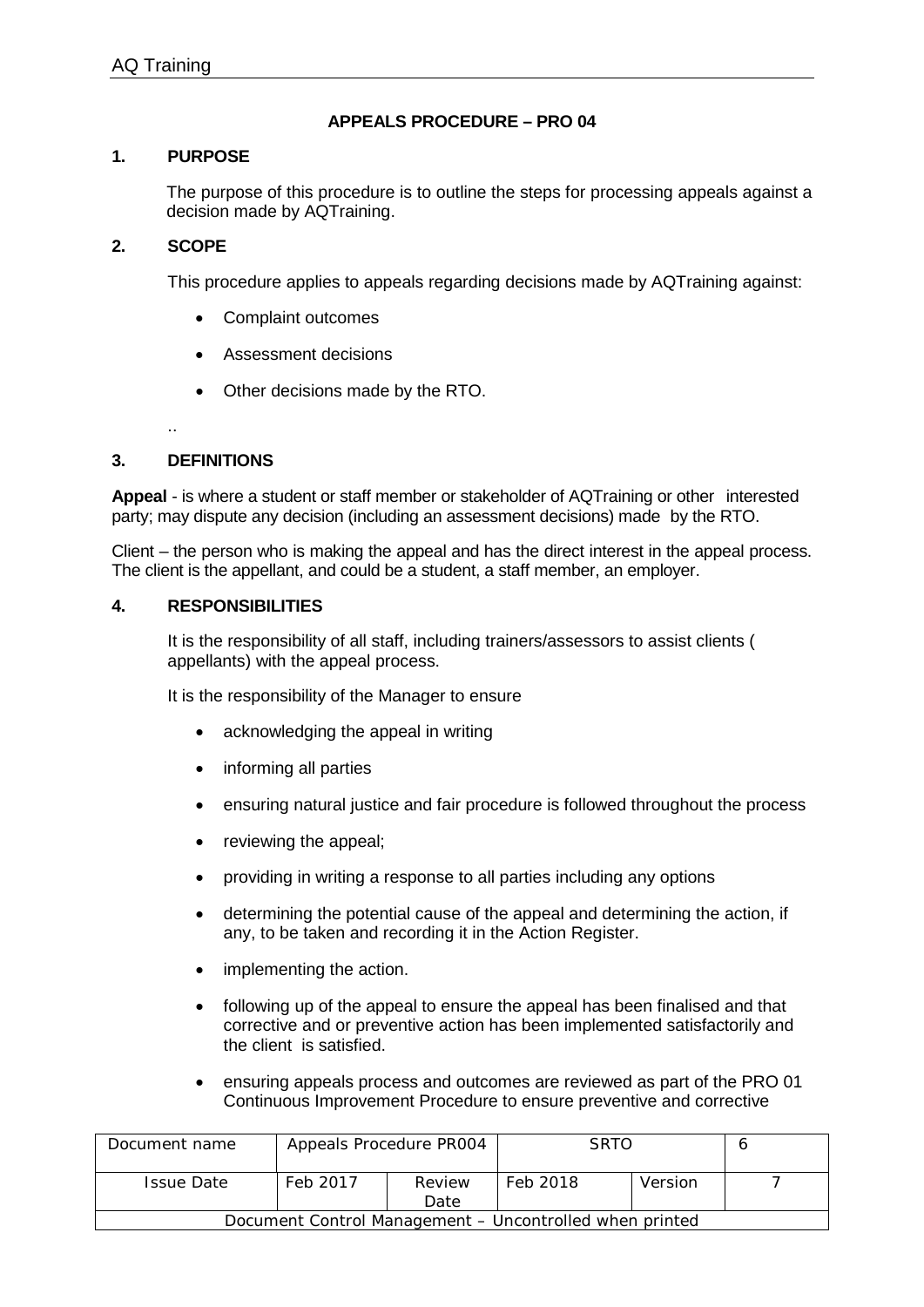actions (improvements) taken as the result of any investigations have occurred.

• ensuring the appeals **process** is publicly available via the RTO website and Student Handbook and that sufficient information or guidance is available if requested, to the full procedure.

### **5. PROCEDURE**

- **4.1.** Clients shall use this process for appeals.
	- **4.1.1.** An appeal must be lodged within twenty (20) working days of the client being notified of a decision made by AQTraining or in the case of academic appeals, within twenty (20) working days of the completion of the assessment. Records may be discarded after this period.
	- **4.1.2.** Clients may make an informal approach to a Trainer/Assessor or an administration manager regarding an appeal to seek advice about the process or to assist the client put the appeal in writing.
	- **4.1.3.** If the matter is not resolved, the client's appeal may be forwarded to the Manager by the trainer/assessor. Alternatively the client may submit their appeal in writing to The Manager, AQ Training 39 -53 Virginia Way, Logan Village QLD 4207.
	- **4.1.4.** The Manager will
		- provide acknowledgement of receipt of the appeal to the appellant within 5 days
		- Inform all relevant parties
		- provide an indication of timeframes for response and resolution of appeal
		- review the appeal within five (5) days of receiving the appeal
		- undertake preliminary enquiry to determine the nature of the appeal issue/s
		- provide the client/appellant and any other parties an opportunity to present their case
		- discuss possible outcomes with the client/appellant
		- record discussion on Appeals Form
		- \*If the appeal is made by or relates to a current student, there will be no action to the student's enrolment during appeal process, unless there is a serious concern for the health and safety of that or any other students.

| Document name                                           | Appeals Procedure PR004 |                | <b>SRTO</b> |         |  |  |
|---------------------------------------------------------|-------------------------|----------------|-------------|---------|--|--|
| <b>Issue Date</b>                                       | Feb 2017                | Review<br>Date | Feb 2018    | Version |  |  |
| Document Control Management – Uncontrolled when printed |                         |                |             |         |  |  |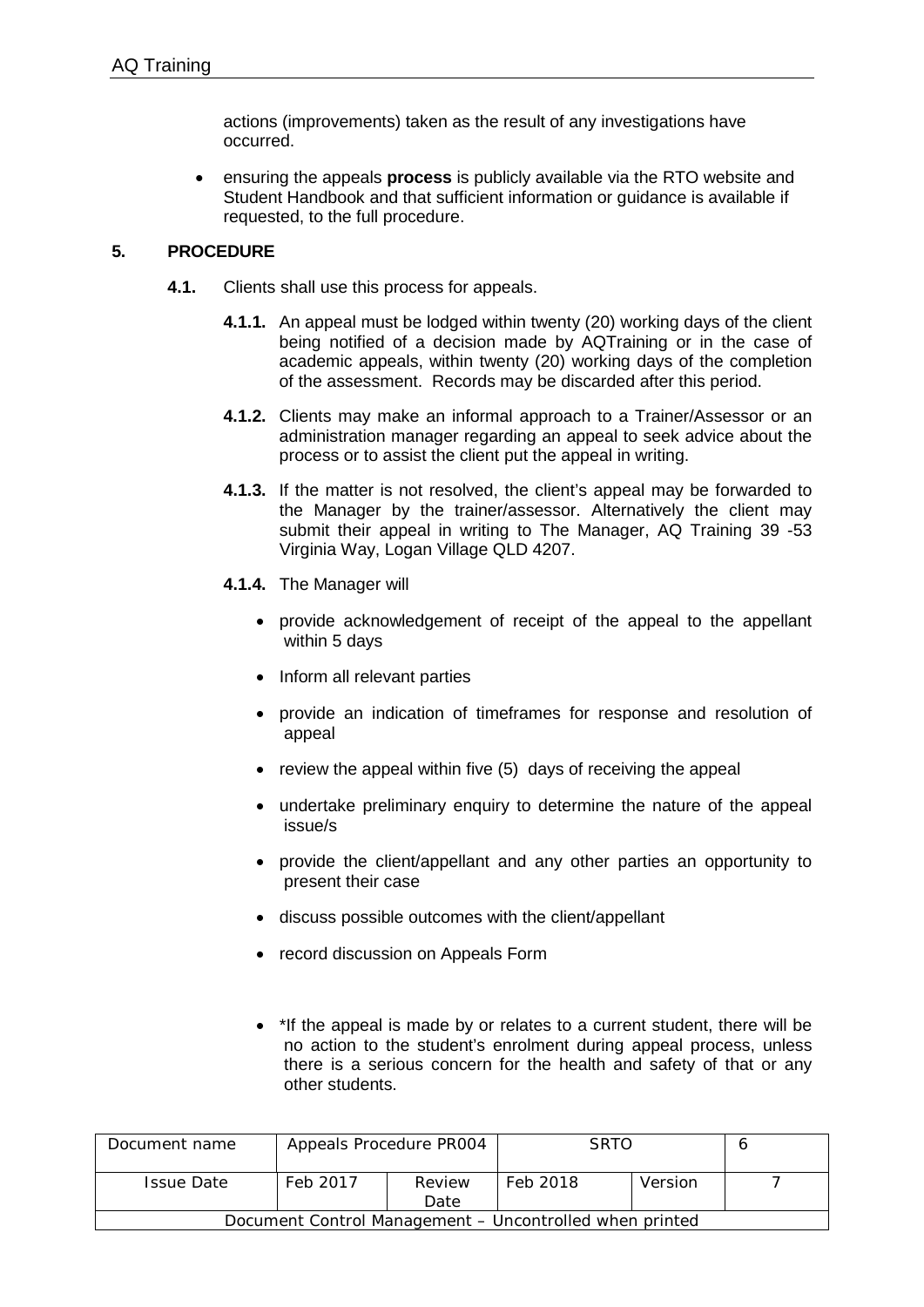- **4.1.5.** If the Manager cannot resolve the situation or has been part of the initial decision making, the client can request that an Independent Panel consider the appeal. The panel shall consider the appeal within 10 working days of notification of the application. The student may have an adviser in attendance during the proceedings of the Independent Panel.
- **4.2.** Independent Panel procedure.

The panel will

- **4.2.1.** Review the circumstances of the appeal and make a decision on the evidence submitted.
- **4.2.2** Keep a record of the proceedings to ensure that the appeal procedure was conducted fairly.
- **4.2.3.** The decision of the independent panel shall be given in writing to the Manager and the client outlining the reasons for the decision.
- **4.2.4**. A copy of the proceedings conducted by the independent panel and the original application form will be given to the client.
- **4.2.5.** The decision of the independent panel shall be final.

# **Membership of Independent Panel**

The Panel shall consist of three persons. The background of the persons requested to sit on the panel will vary depending on the circumstances of the appeal. However it may consist of:

- Manager (if the Manager was not the trainer/assessor involved in the original training or assessment or decision pertaining to the client).
- Trainer/assessor not involved with the management of the client.
- Industry Representative (Industry Skills Council, Licensing Authority).

**4.3.** Review of the appeal:

- **4.3.1.** Each appeal will be reviewed by the Manager, within 5 working days of the finalisation of the appeal, to determine the potential cause of the appeal and any further action that may be required to prevent a reoccurrence.
	- ensuring actions implemented are recorded on the Actions Register.
- **4.4** If a appeal cannot be processed within the advised timeframes or finalised within 60 calendar days, AQTraining will:
	- Inform the client/appellant in writing, citing reasons for the delay, and:
	- Regularly update the client/appellant on the progress of the matter.

| Document name                                           | Appeals Procedure PR004 |                | <b>SRTO</b> |         |  |  |
|---------------------------------------------------------|-------------------------|----------------|-------------|---------|--|--|
| <b>Issue Date</b>                                       | Feb 2017                | Review<br>Date | Feb 2018    | Version |  |  |
| Document Control Management – Uncontrolled when printed |                         |                |             |         |  |  |